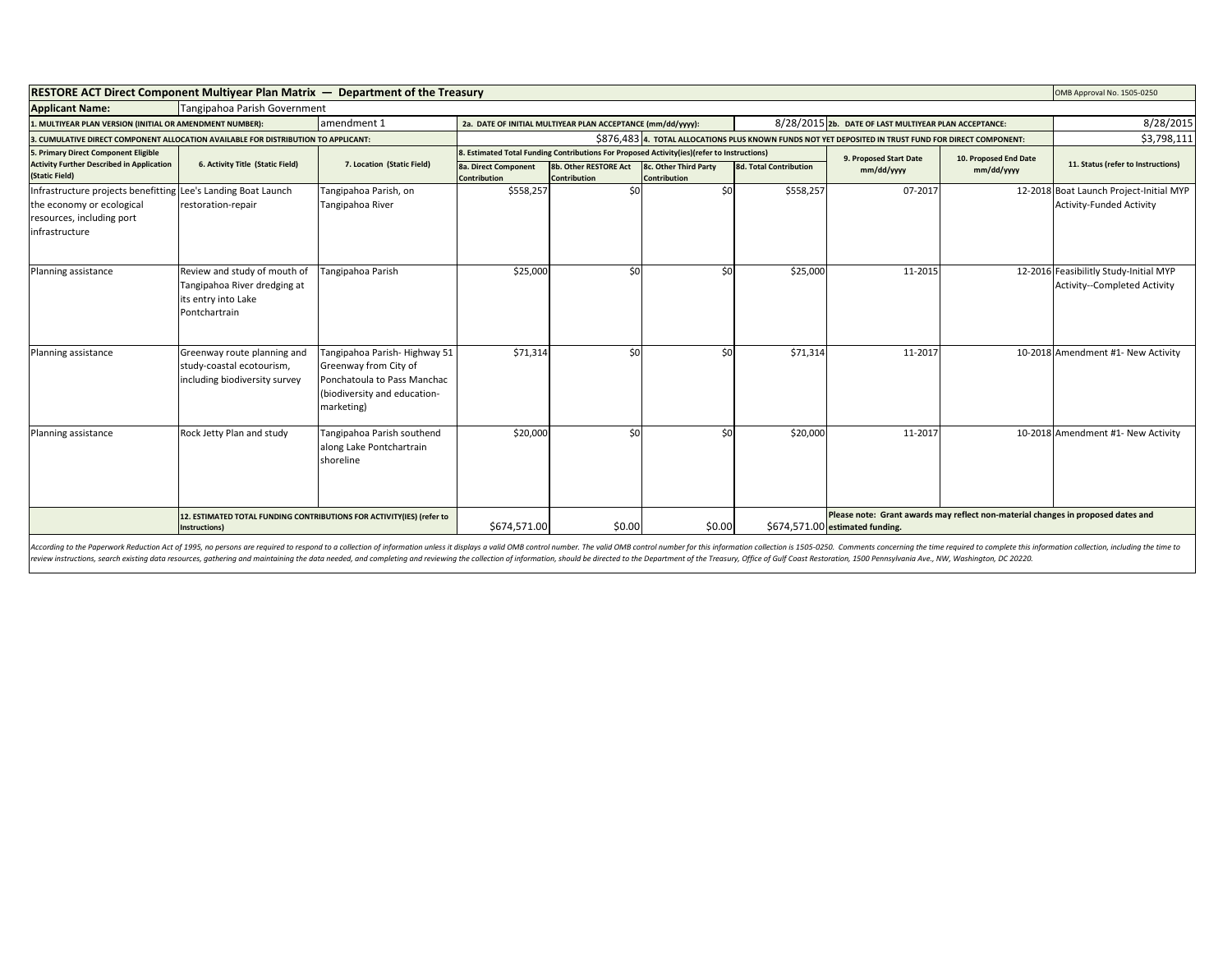# **RESTORE ACT Direct Component Multiyear Plan Narrative**

## **Department of the Treasury**

OMB Approval No. 1505-0250

**Directions: Use this form for the Initial Multiyear Plan and any subsequent amendments to an accepted Multiyear Plan. For amendments, include only new and/or materially modified activities.**

| Multiyear Plan Version (Initial or Amendment Number): | Amendment 001 |
|-------------------------------------------------------|---------------|
| Date of Initial Multiyear Plan Acceptance:            | 08/28/2015    |
| Date of Last Multiyear Plan Revision Acceptance:      | 08/28/2015    |

| Eligible Applicant Name:                                                                                                   | Tangipahoa Parish, Louisiana     |  |  |  |  |
|----------------------------------------------------------------------------------------------------------------------------|----------------------------------|--|--|--|--|
| Name and Contact Information of the Person to be contacted (POC) on matters concerning this Multiyear Implementation Plan: |                                  |  |  |  |  |
| POC Name:                                                                                                                  | Missy Cowart                     |  |  |  |  |
| POC Title:                                                                                                                 | Parish Grants Coordinator/CPA    |  |  |  |  |
| <b>POC Email:</b>                                                                                                          | missycowart@tangipahoa.org       |  |  |  |  |
| POC Phone:                                                                                                                 | (985) 748-3211 or (985) 507-5705 |  |  |  |  |

#### NARRATIVE DESCRIPTION:

1. A description of each activity, including the need, purpose, objective(s), milestones and location. Include map showing the location of each activity.

Amendment 001 adds two additional projects (as summarized below) to Tangipahoa Parish's initial multiyear plan.

1. Greenway Route Planning and Study-Coastal Ecotourism, including Biodiversity Survey:

Description: The Greenway area is to be developed as a pedestrian-bicycling linear route with minimum maintenance needs required. The Parish Government, Planning Department and its volunteer Friends of the Greenway Committee will work closely with the Southeastern Louisiana University Biology Department to review the biodiversity of the area, evaluate the potential use of the area for outdoor classroom applications, and develop a marketing strategy for the proposed greenway for eco-tourism.

Need: The need for this project relates to the Parish effort for increasing ecotourism in its coastal area, helping local residents, visitors, and students enjoy (and be educated about) the mixed tupelo-gum and cypress swamp-marsh area of southern Tangipahoa Parish bordering on Lake Pontchartrain without the need of watercraft or motorized vehicles. There is no construction involved in this phase of the proposed project.

Purpose: The purpose of this project is for the initial planning and further study by surveying the area's biodiversity, which will inform the Parish of the best and more feasible use of the project location (i.e., south of the City of Ponchatoula to the Manchac area) including: Lake Pontchartrain public enjoyment, its potential use for outdoor classroom applications, and a marketing strategy of the proposed greenway for eco-tourism.

According to the Paperwork Reduction Act of 1995, no persons are required to respond to a collection of information unless it displays a valid OMB control number. The valid OMB control number for this information collection is 1505-0250. Comments concerning the time required to complete this Information collection, including the time to review instructions, search existing data resources, gathering and maintaining the data needed, and completing and reviewing the collection of information, should be directed to the Department of the Treasury, Office of Gulf Coast Restoration, 1500 Pennsylvania Ave., NW, Washington, DC 20220.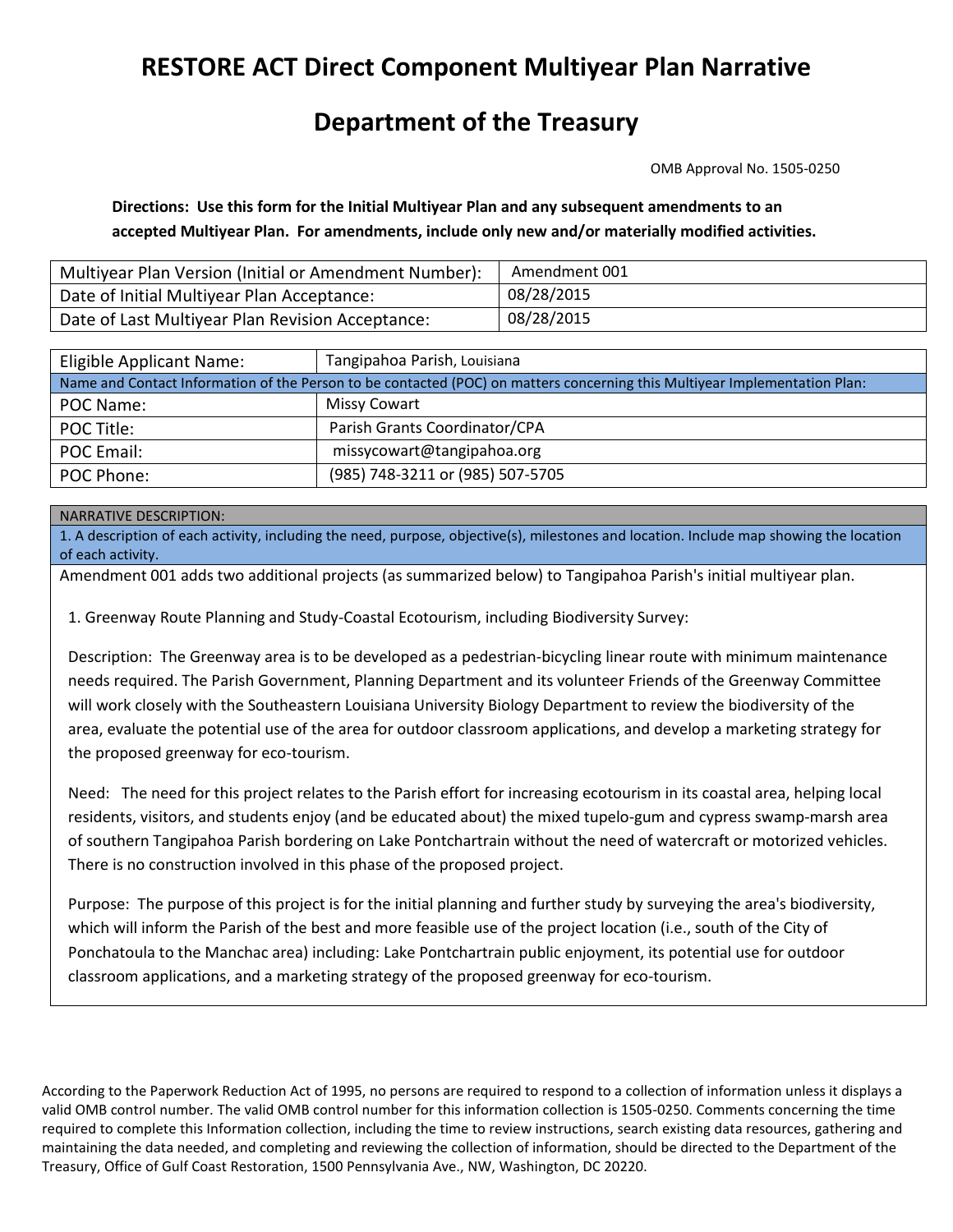Objective(s): The objective is to develop an initial plan, including priorities, construction and operations & maintenance cost estimates for use of the project area for outdoor classroom applications, and marketing of the proposed greenway for eco-tourism.

### Milestones:

a) Procurement of technical assistance and planning (first 2 months of project).

b) Preliminary biodiversity field investigation from environmental/biology experts and Southeastern La. University (SLU) (6 month period).

c) Monthly meetings with volunteer Friends of the Greenway Committee, consultants, and SLU staff for preparation of the initial planning study and biodiversity survey. (monthly for 8 month period).

d) Public notices and public meeting to solicit public input into the plan and to make study information available to the public. (last 3 months of project period).

The total milestone timetable will be approximately 10 to 11 months after the project has been given approval by the Restore Act program managers at U.S. Treasury Dept.

Location: All planning activities will be conducted at the Tangipahoa Parish Planning Office and the Parish Administrative office located in Hammond LA and in Amite, LA. The project subject location is completely within the Louisiana Coastal Zone and will be carried out in the Gulf Coast Region. The project is located south of the City of Ponchatoula and north of Pass Manchac, adjacent to Highway 51, and includes a linear area of approximately 10 miles.

Map: See attached map of this project location.

2. Rock Jetty Plan and Study

Description: The Parish is interested in completing the remaining portion of the shoreline erosion project for the remaining areas not protected by the previous project, but needs to first know the level of success, problems, and concerns that resulted from the first shoreline project. This project is planning for the completion of the remaining portion of 2012 Rock Jetty Project using satellite mapping imagery and calculations of erosion rates and conditions, including the vegetation restoration, to effectively plan and construct the next phase of this underlying erosion control project.

Need: In year 2012, Tangipahoa Parish, using local funds and CIAP federal funds, completed a rock jetty project along the shoreline of Lake Pontchartrain in order to alleviate or slow down the shoreline erosion caused by high winds and water movement from repeated hurricanes and similar factors. The cost of this project was approximately \$5.7 million and covered an area of approximately 18,000 linear feet. The Parish needs to investigate the performance and results of this project so that it can continue the jetty project, or a similar project, along the remaining shoreline of the Parish at Lake Pontchartrain, using information provided by the proposed study.

Purpose: The purpose of this project is to review the performance of the existing rock jetty before continuing it with a phase 2 project along Lake Pontchartrain. The University researchers will inform the Parish officials if they agree that the previous project is accomplishing what the original project intended to do, while also making any recommendations for changing the project design for a future rock jetty project.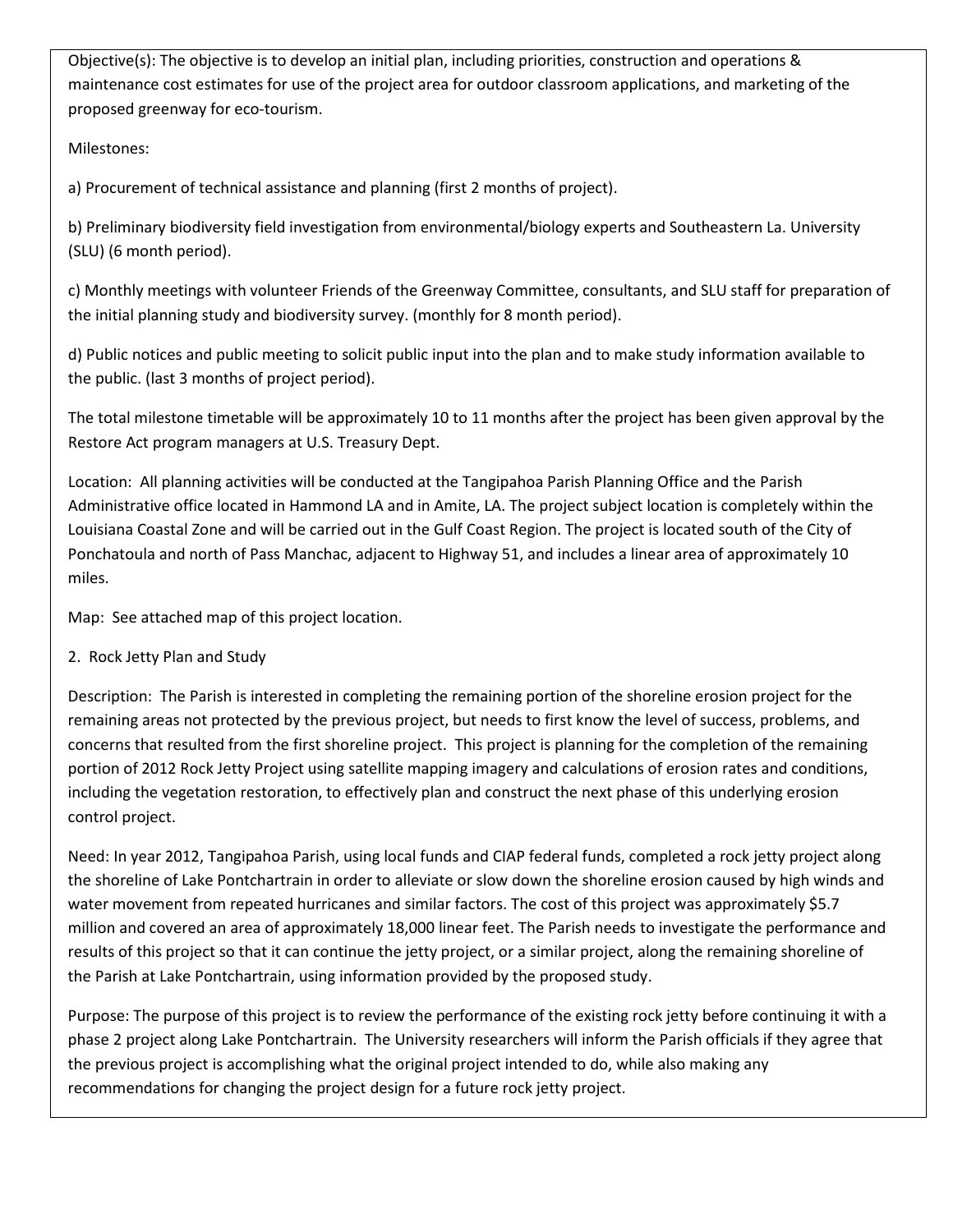Objective(s): The two main objectives are to 1) study the impact of the existing rock jetty on reducing shoreline erosion and any negative or positive impacts of local fauna or flora at the project site. Provide this information to the Parish during a one year study-planning period; and 2) provide to the Parish any recommendations for changes to the future design or the project to reduce any negative impacts or any loss of function, as originally planned.

### Milestones:

a) Development of a technical assistance/ study agreement between the Parish of Tangipahoa and Southeastern La. University (primarily the Dept. of Biological Studies/Environmental Programs), along with a complete and more detailed level of expectations, outcomes, and scope of work with the University (within 3 months from project approval by Restore Program).

b) monthly meetings during a 10 month period between Parish officials and University biology researchers (beginning within one month of project approval by Restore Program).

c) public meeting with appropriate notices to solicit input from the public as to any study information gathered or comments proposed by the public, along with presentation of draft findings.

The total milestone timetable will be approximately 11 to 12 months after the project activity has been approved by the Restore Act program managers at U.S. Treasury Dept.

Location: All planning activities will be conducted at the Tangipahoa Parish Planning Office and the Parish Administrative office located in Hammond, LA and in Amite, LA. The project subject location is completely within the Louisiana Coastal Zone and will be carried out in the Gulf Coast Region. The project location follows along the Tangipahoa Parish shoreline of Lake Pontchartrain, east of the Interstate 55 bridge at Pass Manchac, and including the area containing the existing rock jetty (a 3 mile length).

Map: See attached map of this project location.

2. How the applicant made the multiyear plan available for 45 days for public review and comment, in a manner calculated to obtain broad-based participation from individuals, businesses, Indian tribes, and non-profit organizations, such as through public meetings, presentations in languages other than English, and postings on the Internet. The applicant will need to submit documentation (e.g., a copy of public notices) to demonstrate that it made its multiyear plan available to the public for at least 45 days. In addition, describe how each activity in the multiyear plan was approved after consideration of all meaningful input from the public and submit documentation (e.g., a letter from the applicant's leadership approving submission of the multiyear plan to Treasury or a resolution approving the applicant's multiyear plan).

Tangipahoa parish initial Multiyear Implementation Plan (Multiyear Plan) that was accepted by Treasury on August 28, 2015, had previously undergone the mandatory 45-day public review and comment period. The original public comment period was from May 22, 2015 through July 7, 2015, with public hearings being held on May 28 and June 9, 2015. The initial public comment period for Amendment 001 was from October 6, 2016 through November 22, 2016 with a public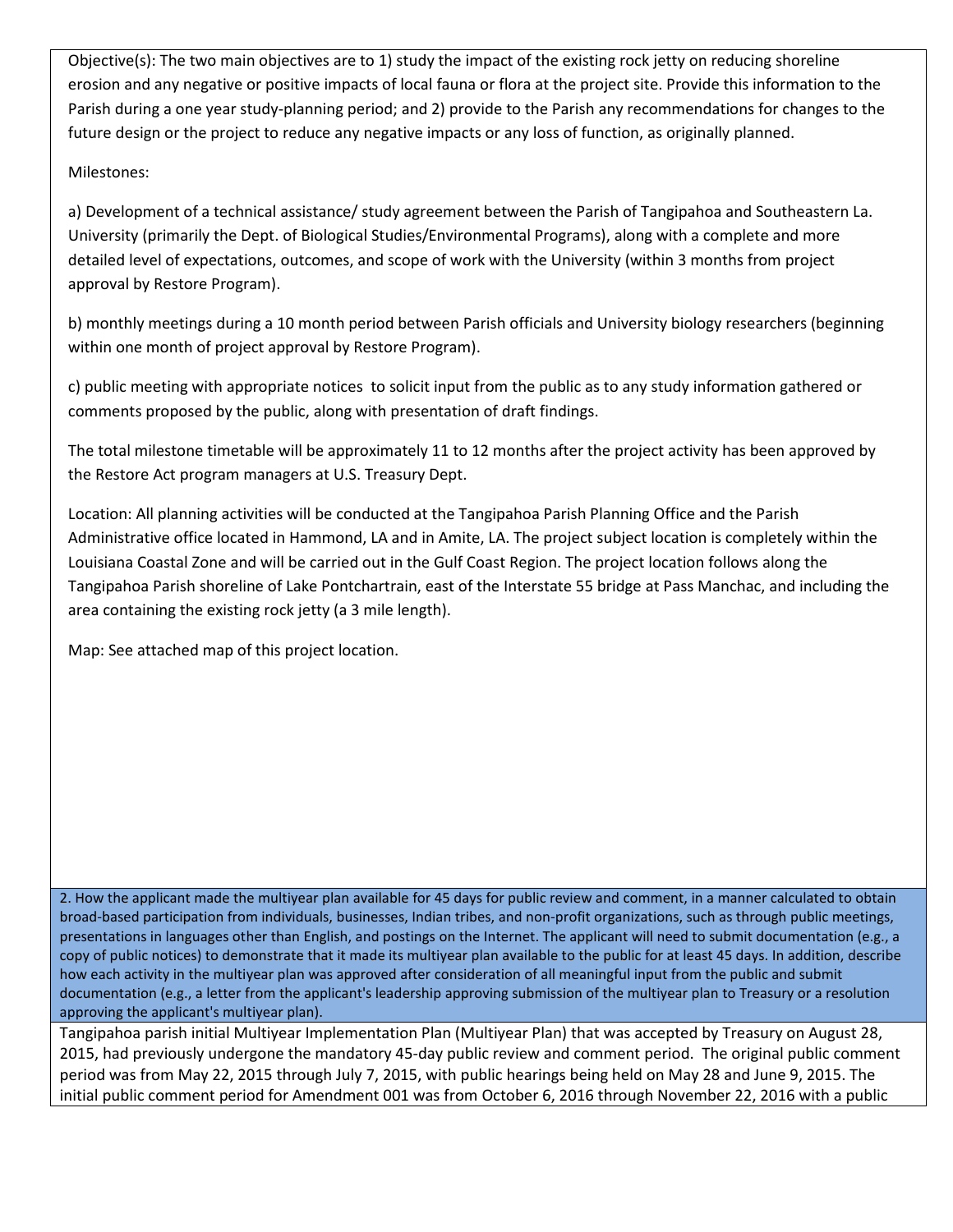hearing held on June 9, 2016 at the Parish Council Chamber. All attendees at the June 9, 2016, public hearing were in support of the amended multiyear plan. No written public comment were received. The Parish re-advertised Amendment 001 to the Multiyear plan from April 14, 2017 through May 30, 2017 in order to allow public review and comment, including the Treasury Multiyear Plan Matrix and Narrative forms that must be made available for public review for the 45 day public review and comment period. No public comments were received during this second public comment period on the amended multiyear plan. The public notice was also mailed to a number of potentially interested parties during this time period. The Parish Council passed a resolution of support at their June 26th, 2017 meeting.

Specifically, the following public engagement forums were used to engage public review and comment and obtain broadbased participation on Amendment 001 of the Parish's multiyear plan:

1. The public was given the opportunity to submit public comment on Amendment 001 to the multiyear plan in writing or via email to the Parish President, Robby Miller, at P.O. Box 215, Amite, La. 70422, or by email [RMiller@tangipahoa.org,](mailto:RMiller@tangipahoa.org) or by calling the Parish President's office at (985) 748-3211.

2. A public meeting was held by the Parish Council on June 9, 2016 (6 persons attended) at the Parish Council Chambers in Amite, La. All attendees were in support of the amended multiyear plan. No written public comments were received.

2. A public notice was placed in the Parish's local newspapers, the Daily Star on June 3, 2016 and the Baton Rouge Advocate on June 2, 2016, to announce the public hearing for the amended Plan. Public notices were also placed on the entry doors of the Parish Council offices and Planning Commission and Building permit office in Hammond. On April 12, 2017, a public notice was advertised in the Daily Star, regarding the new 45-day public comment period of April 14 through May 30, 2017.

3. The amended multiyear plan was posted on Tangipahoa Parish's website [\(http://www.tangipahoa.org/home.aspx\)](http://www.tangipahoa.org/home.aspx) from October 6, 2016 through November 22, 2016, and reposted during the additional public period from April 14, 2017 through May 30, 2017 public comment period.

4. The notices and a copy of Amendment 001 to the multiyear plan and the updated multi-year plan, were mailed, to various organizations during the comment period that may have had an interest in the plan and potential projects, including the Cities of Hammond and Ponchatoula, Southeastern La. University, the Delta Sierra Club, the local Chambers of Commerce (2), the Parish Tourism and Visitors Commission, the La. Department of Wildlife and Fisheries.

5. No public comments were received during the second public comment of April 14 through May 30, 2017.

6. The Parish President and Council members endorsed their support for Amendment 001 to the multiyear plan and for the particular projects summarized herein. The Parish Council signed a resolution of support of Amendment 001 to the multiyear plan on July 11, 2016, which was voted upon after inviting any public comment. After clarifying the public notice (attached herein) which was reposted on the Parish website (under the Grants tab) and re-advertised in the local newspaper, the Parish Council passed a resolution of support on June 26, 2017.

3. How each activity included in the applicant's multiyear plan matrix meets all the requirements under the RESTORE Act, including a description of how each activity is eligible for funding based on the geographic location of each activity and how each activity qualifies for at least one of the eligible activities under the RESTORE Act.

Planning Assistance Activities (2) - Amendment 001 to the multiyear plan: Both new planning assistance activities identified in this amended multiyear plan and proposed to be funded under the Direct Component can be reasonably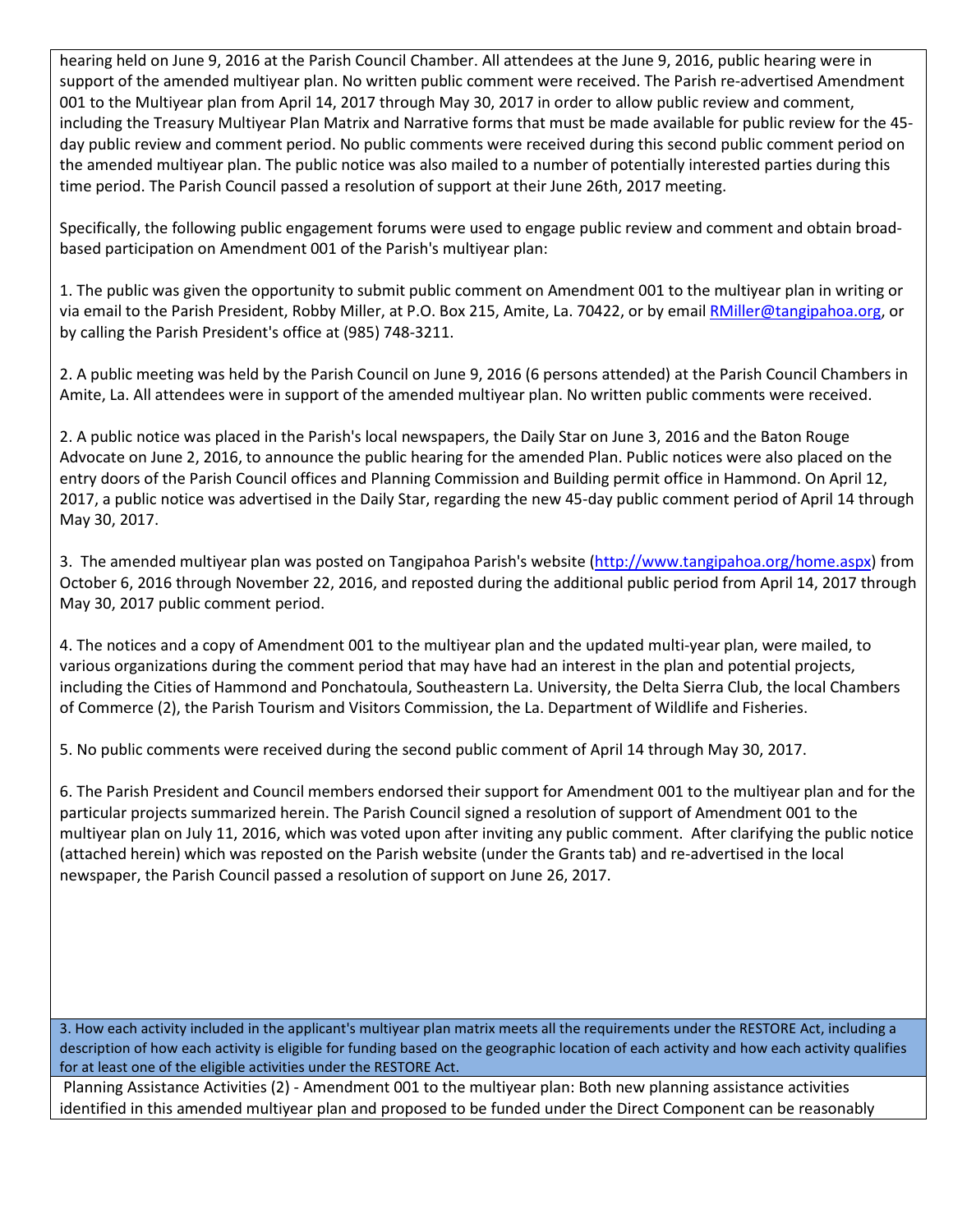identified with the following eligible activities under 31 CFR § 34.201: The Greenway Route Planning and Study-Coastal Ecotourism, including Biodiversity Survey project is for Planning assistance [31 CFR § 34.201(j)] for an infrastructure project [31 CFR § 34.201(f)]. The Rock Jetty Plan and Study project is for Planning assistance [31 CFR § 34.201(j)] for a coastal flood protection project [31 CFR § 34.201(g)]

1. Greenway Route Planning and Study-Coastal Ecotourism, including Biodiversity Survey: The planning activities include preliminary field investigation which include feasibility study and biodiversity surveys within the targeted area, and investigations into the obstacles/legal constraints to the development of a public use Greenway. The underlying project includes the following longer term activities after the study and survey is completed:

a) Use of the preliminary information gathered to help develop a construction budget for improving the existing linear roadway (Highway 51), to accommodate pedestrian and bicycle traffic, along with safe and educational signage and rest areas.

b) Use of preliminary information to develop project support, partnerships, and collaboration among various interested agencies that may include the State of LA Highway Department, the State of LA Wildlife and Fisheries (which has the nearby State-managed Joyce Wildlife Management Area on the eastside of the proposed greenway), the adjacent City of Ponchatoula, and the Tangipahoa Parish Government, in addition to any interested non-profit organizations.

c) Development of additional funding proposals to help pay for signage and construction along the Greenway.

d) Marketing of eco-tourism and recreational activities and public awareness in the Tangipahoa Parish coastal region hilighted by this project.

2. Rock Jetty Plan and Study: The planning activities for this project relate to coastal flood protection and related infrastructure. Specifically, this project includes a plan for further work on the existing coastal project and study as to any negative and positive impacts of the existing jetty. The Plan and Study will be conducted by Southeastern Louisiana University. The underlying coastal flood protection and related infrastructure project will be the addition of 1.5 linear miles of jetty which the Parish proposes to build at the southern end of Tangipahoa Parish. This underlying project will be an extension to the existing rock jetty of approximately 3 miles in length that was built in 2012.

4. Criteria the applicant will use to evaluate the success of the activities included in the multiyear plan matrix in helping to restore and protect the Gulf Coast Region impacted by the Deepwater Horizon oil spill.

1. Greenway Route Planning and Study-Coastal Ecotourism, including Biodiversity Survey: The success of this planning assistance activity included in Amendment 001 to the multiyear plan will be evaluated by the successful completion of the Greenway Route Planning Study, and the related Biodiversity Survey that will provide sufficient information to allow the Parish government to complete the underlying project of developing the Greenway project as an educational and tourist related eco-tourism public infrastructure project. It is expected that the planning information will provide a guide as to how the Parish should move forward with the longer term project while identifying the obstacles that must be addressed. The Planning Study and Survey is also expected to raise public awareness of the proposal to use this linear area as a greenway and give the Greenway Commission (a volunteer planning group) additional information that they can use when moving the project further toward development.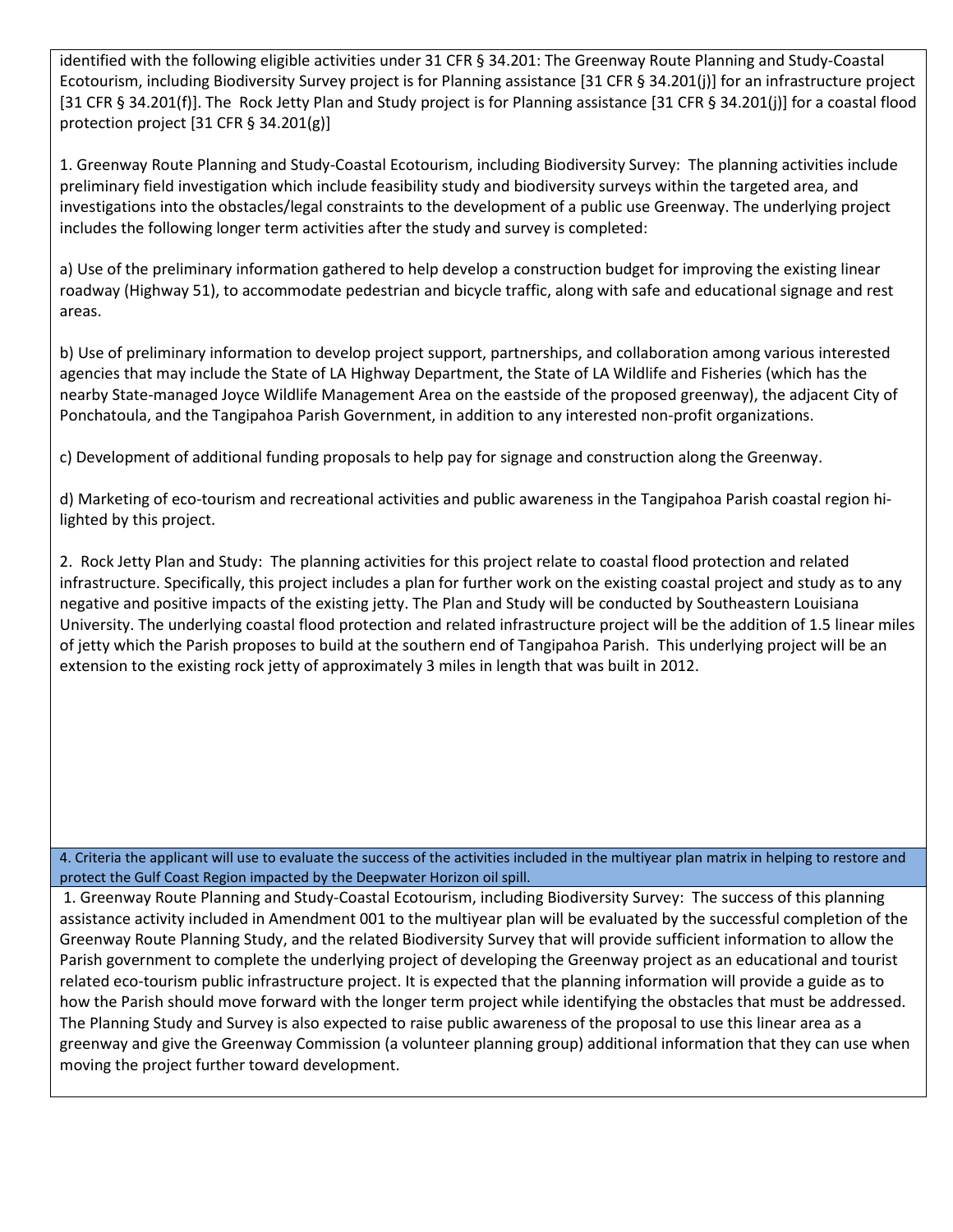2. Rock Jetty Plan and Study: The success of this planning assistance activity included in Amendment 001 to the multiyear plan will be evaluated by the completion of the Rock Jetty Plan and Study that will allow the Parish government and its partners to successfully further develop the underlying erosion project for coastal flood protection. The Parish has completed about 3 miles of shoreline protection and proposes to complete an additional 1.5 miles of shoreline protection along Lake Pontchartrain. The anticipated outcome of this study is to show that the previous protection along the shoreline has been successful in halting or slowing shoreline erosion caused primarily by wave action. The Parish will use this information in designing and funding of its next phase of the rock jetty project.

5. How the activities included in the multiyear plan matrix were prioritized and list the criteria used to establish the priorities.

 The activities outlined here in Amendment 001 to the multiyear plan have been prioritized by the Parish based on the following:

1. The expected impact in filling a particular need or goal of the Parish for protecting, restoring, and promoting the coastal area of Tangipahoa Parish, which includes the 27,000 acre State Joyce Wildlife Management Area, hunting and fishing opportunities, and opportunities for passive ecotourism education, awareness, and recreation. Both new study projects summarized herein contribute to this overall priority of Tangipahoa Parish, while also fitting the objectives of the federal Restore Act program.

2. The feedback received from public outreach and public meetings held during the 45-day public comment period of October 6, 2016 through November 22, 2016 and from a second 45-day public notice period from April 14, 2017 through May 30, 2017.

3. The feasibility of completing both projects in a timely manner with available funding through RESTORE Act Direct Component funds to Tangipahoa Parish.

Based upon the above-mentioned criteria, the Parish selected the new activities in Amendment 001 to its multiyear plan as project priorities. The new activities in Amendment 001 to the multiyear plan are feasible and meet the objectives of the Direct Component funding.

6. If applicable, describe the amount and current status of funding from other sources (e.g., other RESTORE Act contribution, other third party contribution) and provide a description of the specific portion of the project to be funded by the RESTORE Act Direct Component.

Not applicable. The new projects (i.e., Greenway Route Planning and Study-Coastal Ecotourism, including Biodiversity Survey Project and the Rock Jetty Plan and Study Project) will be funded at 100% by Restore Act Direct Component. There are no other funding contributions for these proposed activities in Amendment 001 of Tangipahoa Parish's multiyear plan at this time.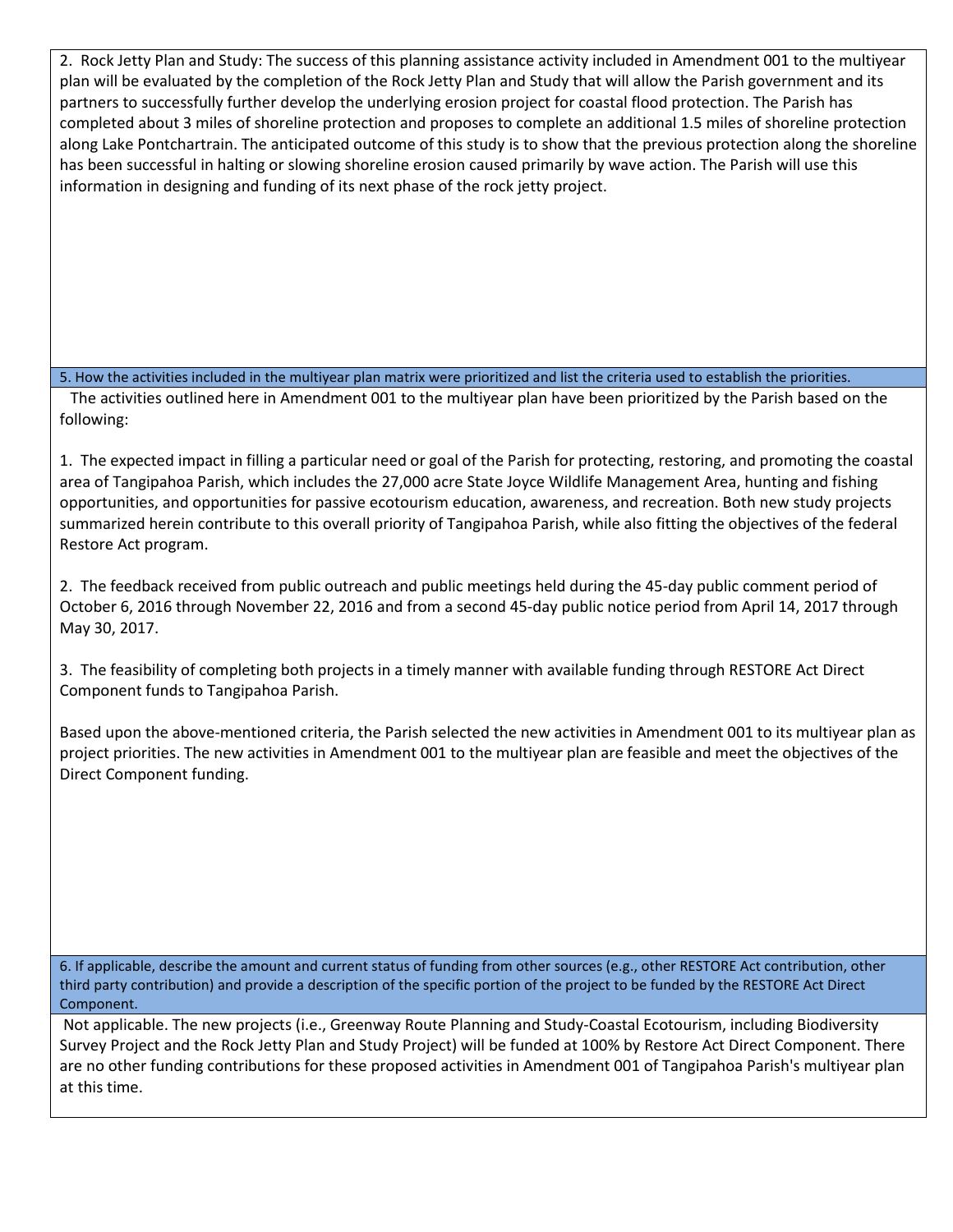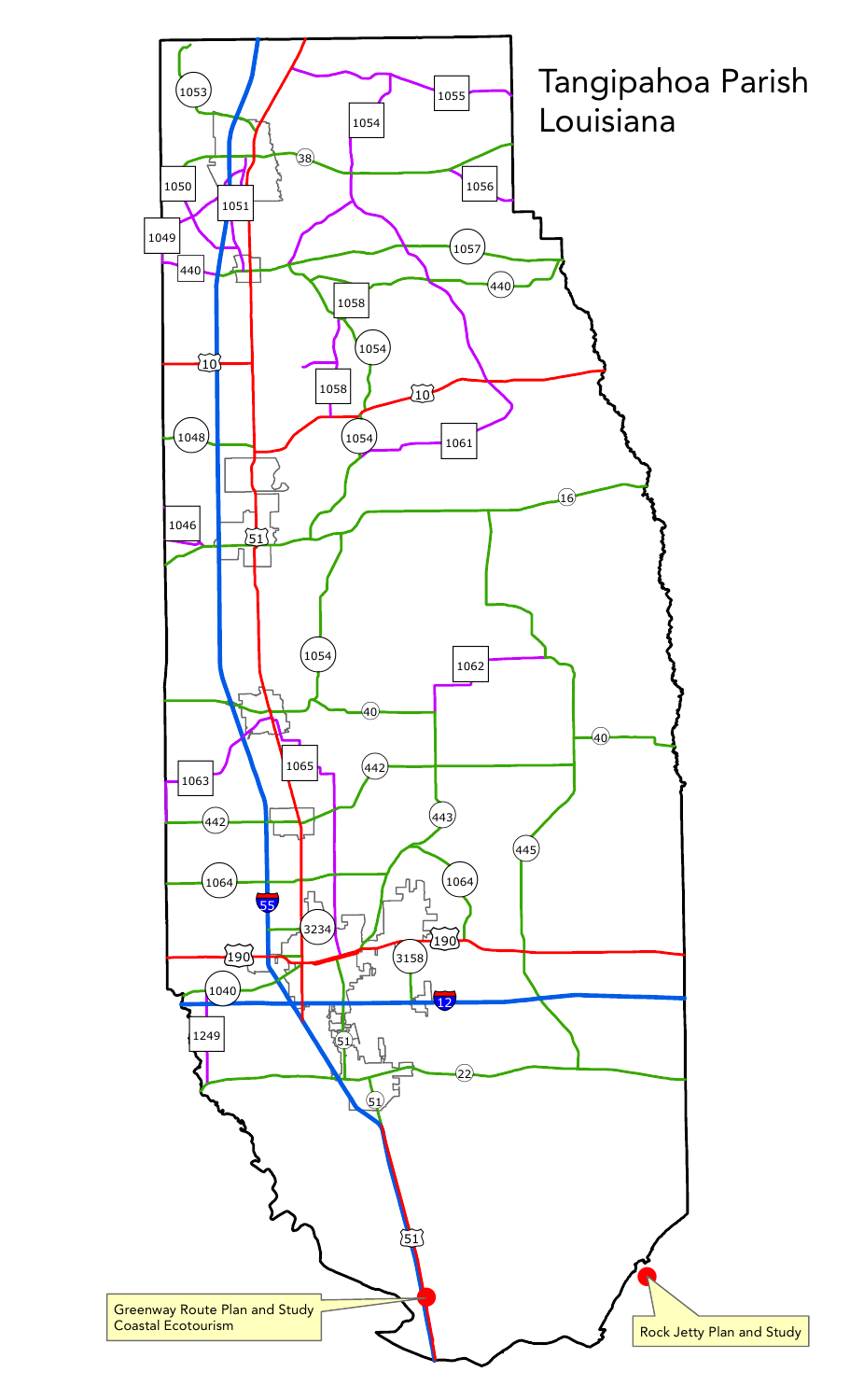

Rock Jetty Location